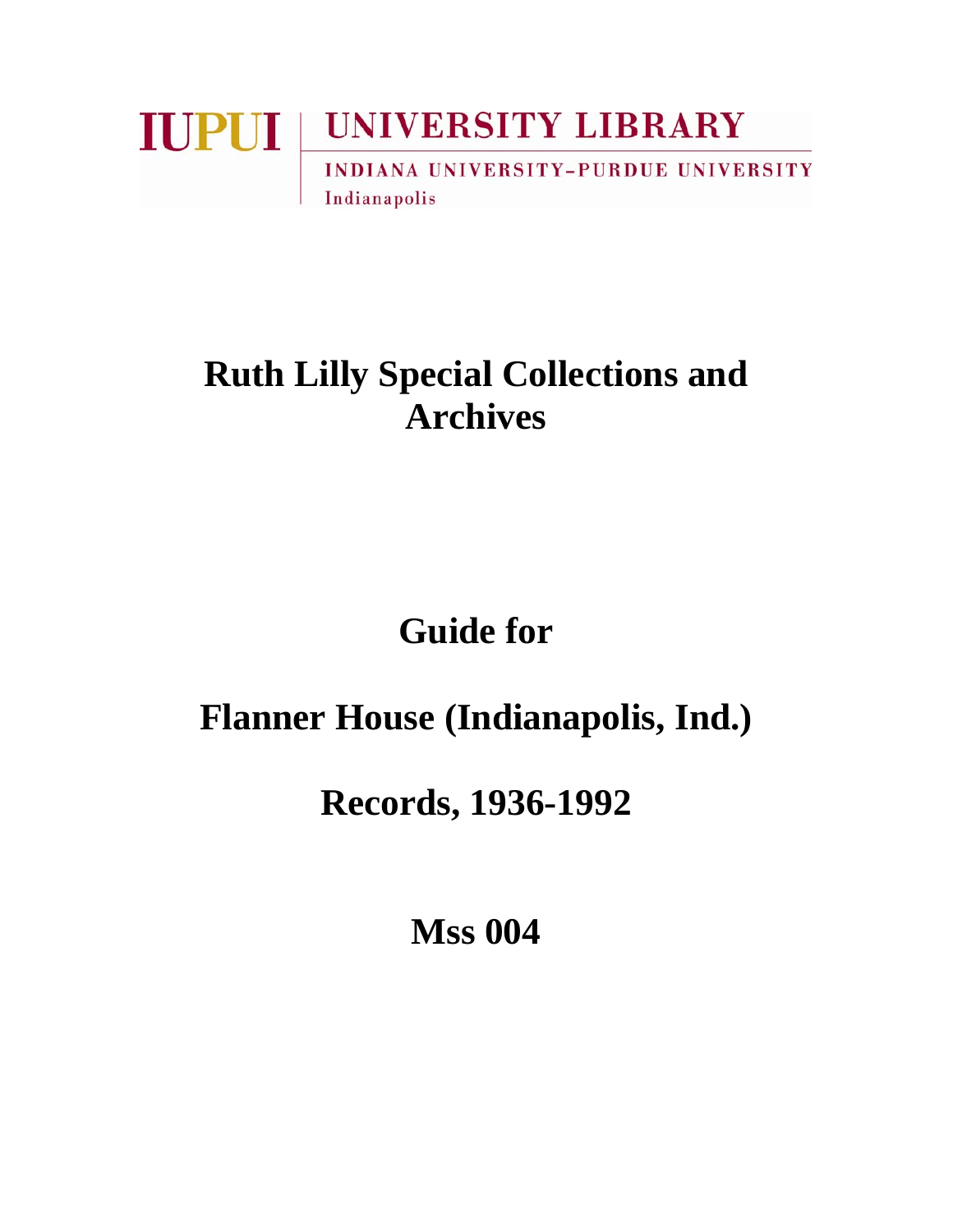**Flanner House (Indianapolis, Ind.) Records, 1936-1992 Mss 004 3.2 c.f. (2 cartons, 7 flat boxes)** 

#### **ABSTRACT**

Flanner House, a social service center for the Indianapolis, Indiana African-American community, promotes the social, moral, and physical welfare of African-Americans, particularly youth. It was established in 1903 by Frank Flanner, a local mortician, under the name of Flanner Guild and was the first settlement house for African-Americans in the city. Programs and activities have included a day nursery, training for men and women, self-help projects such as housing construction, and public health programs including preventive medicine. Its current mission offers area residents a variety of direct and decentralized social services, child care, youth and senior citizen programs, and cultural and recreational activities.

The records consist of board and committee records, correspondence, financial records, various programs and project records including reports and project descriptions offered by Flanner House, publications, photographs, slides and audio programs.

#### **ACCESS**

This collection is open to the public without restriction. The copyright laws of the United States (Title 17, United States Code) govern the making of photocopies or other reproductions of copyrighted material.

#### **PREFERRED CITATION**

Cite as: Flanner House (Indianapolis, Ind.) Records, 1936-1992, Ruth Lilly Special Collections and Archives, IUPUI University Library, Indiana University Purdue University Indianapolis, Indianapolis.

#### **ACQUISITION**

Presented by Flanner House, Board of Directors, Indianapolis, Indiana, November 1996. A1996-051

Processed by Malgorzata Myc, February 1997 and Debra Brookhart, February 2006.

#### **SUBJECT TERMS**

African Americans—Indiana—Indianapolis Blackburn, Cleo W. (Cleo Walter), 1909-1978 Flanner House (Indianapolis, Ind.) Social settlements—Indiana--Indianapolis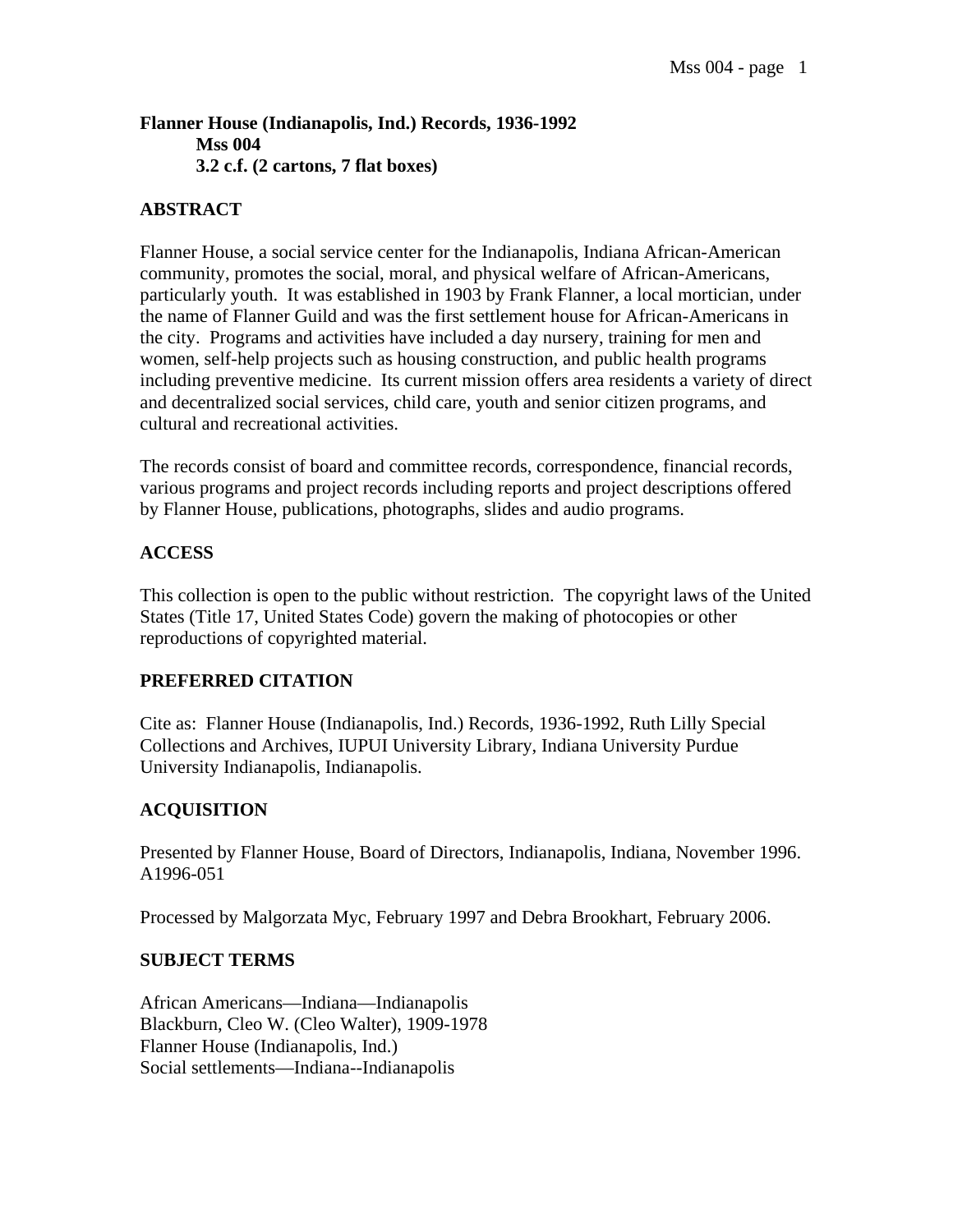#### **HISTORICAL NOTE**

Flanner House, a social service center for the Indianapolis African-American community, was named after Frank Flanner (1854-1912), a local mortician. In 1898 he donated a piece of property containing two buildings to the Charity Organization Society, a group operating a social settlement for the city's white population. The purpose of this gift was to create an African-American community service center. This became the first settlement house, called Flanner Guild, for African-Americans in the city. The organization was incorporated in 1903 and within a short time the main building was built in the heart of what is presently Lockfield Gardens.

The purpose of the organization was to promote the social, moral, and physical welfare of the African-American community through the establishment and maintenance of academic and vocational education and self-help programs benefiting the surrounding community. Flanner Guild began operations in a small building on Colton Street under the direction of Sarah Colton Smith. The early programs of the organization were divided into several departments and included Employment, Recreation, Vocational Aids, Music, and a Day Nursery. One of Flanner Guild's first projects was the creation of a rescue home for unwed mothers and their children in 1908.

After Mr. Flanner's death in 1912, the agency faced financial difficulties that caused the Board of Directors to turn to the Christian Women's Board of Missions for support. The Board was reorganized and the name of the organization was changed from Flanner Guild to Flanner House. Support received from the Board of Missions allowed Flanner House to continue operations and purchase a new facility by 1918. The new location at the corner of West and St. Clair Streets was purchased, remodeled and equipped with four buildings allowing for the creation of additional services including health clinics for tuberculosis and child care, a make over shop for clothing and furniture, and training classes through the Red Cross.

In 1936, Cleo Blackburn began his tenure as Superintendent of Flanner House. Blackburn's primary goals included teaching individuals to help themselves, to develop the best elements in their own culture, and to achieve economic and social progress. Under his leadership as Superintendent (1936-1975), a new facility was built and opened in 1944 at 16th and Missouri Streets (333 West  $16<sup>th</sup>$  Street) as a result of the "Indianapolis Study." This study, an analysis of the city's black population, began in 1937 with a grant from the Indianapolis Foundation. Completed in 1939, the study gave the city's first complete survey of the financial, educational, cultural, and medical background of its black population.

Cleo Blackburn developed several dynamic programs that gave Flanner House national attention. Among those was his self-help housing project that began in 1946 called Flanner Homes, Inc. The project became a national model for providing local and federal funding to help low-income black war veterans (the first project participants) build their own homes. Developed with the support of the American Friends Service Committee, the Marshall Field Foundation, and Rosenwald Fund Support Division of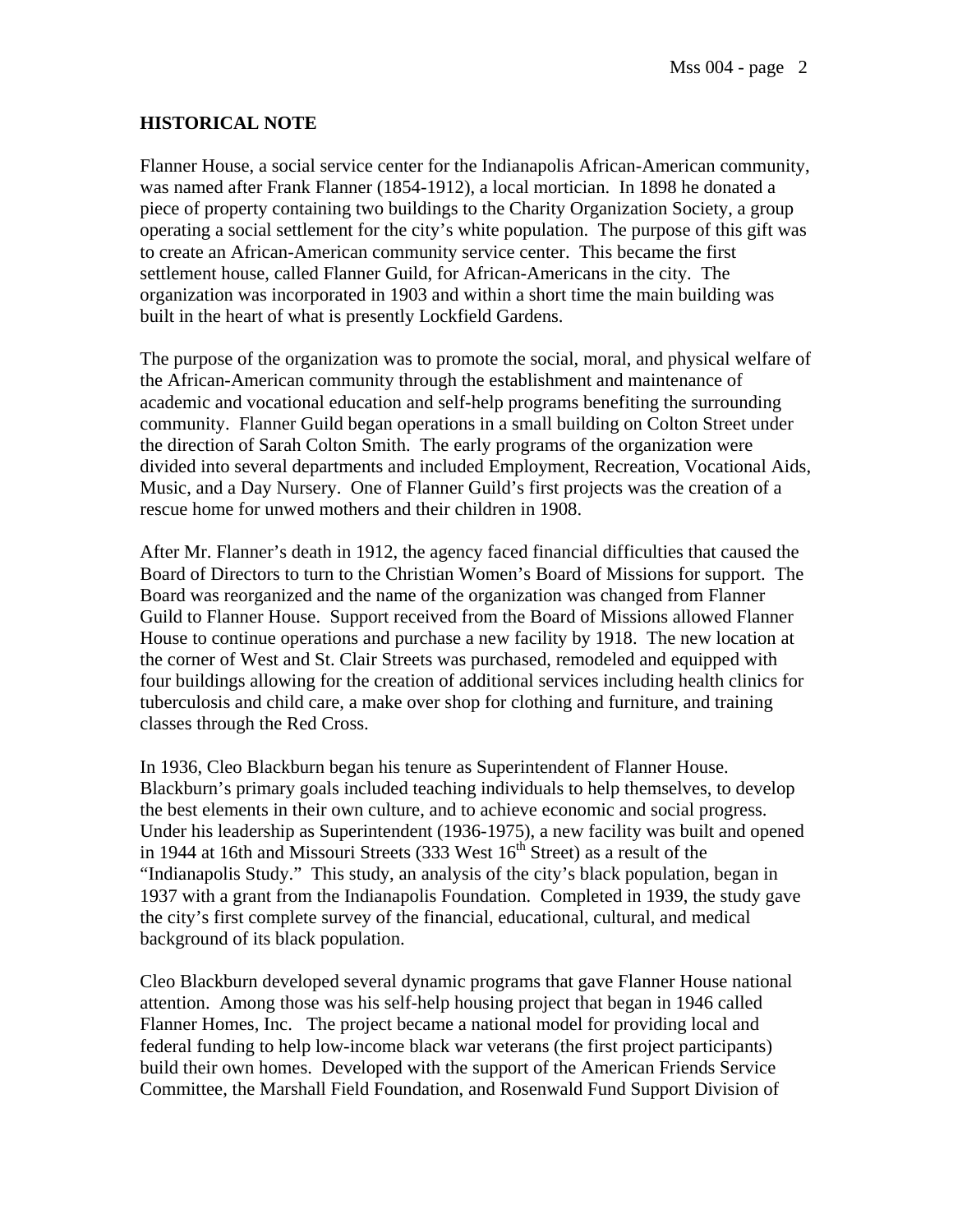Self-Help the project helped revitalize the homes of the area while participants received free training house construction.

Also developed in 1946, was the Herman G. Morgan Health Center. This center was constructed with support from the Indianapolis Foundation and Indianapolis Board of Health and Hospitals. The program was unique because it was the only structure in the state of Indiana designed and constructed to provide preventive medicine and a public health program to the community it served. The services of the Health Center included annual physical examinations and immunizations as well as consultation and instruction in proper nutrition.

Organized by Cleo Blackburn in 1954, the Board of Fundamental Education was a nationally recognized experiment that built responsible citizens by teaching and encouraging their pride and initiative. Flanner House, in cooperation with other agencies (including Indiana University and Purdue University), improved and extended its services and became a national demonstration center of the Fundamental Education program. As a result Blackburn received a congressional charter and obtained several large federal grants for the educational and health needs of the underprivileged.

In 1967 Flanner House moved to 2110 North Illinois Street and in 1979 to its present location at 2424 Dr. Martin Luther King, Jr. Street. During the 1960s, the employment placement services were discontinued since this service fell under the jurisdiction of Marion County. Flanner House did continue employment classes and added programs through Family Services and the Marion County Welfare Department.

Throughout the 1970s and 1980s, Flanner House continued to add programs targeted at the specific needs of the community it served. New programs included assistance to homebound senior citizens, a residential youth center with case referrals from the juvenile courts, and the addition of a branch of the Marion County Public Library in 1979. In 1987 Flanner House became a member of Community Centers of Indianapolis, Inc. (CCI), a federation of neighborhood multi-service centers located in Indianapolis.

Today, Flanner House continues its mission of service and self-help through the operation of two charter schools, senior citizen services, assistance programs for those in financial need, and programs that help parents care for infants and children. The agency also provides counseling services and administers federal and state welfare programs.

#### **RELATED MATERIALS**

*A Study of 454 Negro Households in the Redevelopment Area*, Indianapolis: Flanner House, 1946. (call number: E185.89.H6 I4)

Artis, Lionel Franklin. *A Comparison of Similar Programs of Flanner House, the Senate Avenue Branch YMCA and the Phyllis Wheatley YWCA of Indianapolis, Indiana*. Thesis (M.A.)--Indiana University, 1941. (call number: HV3185.I4 A785 1941)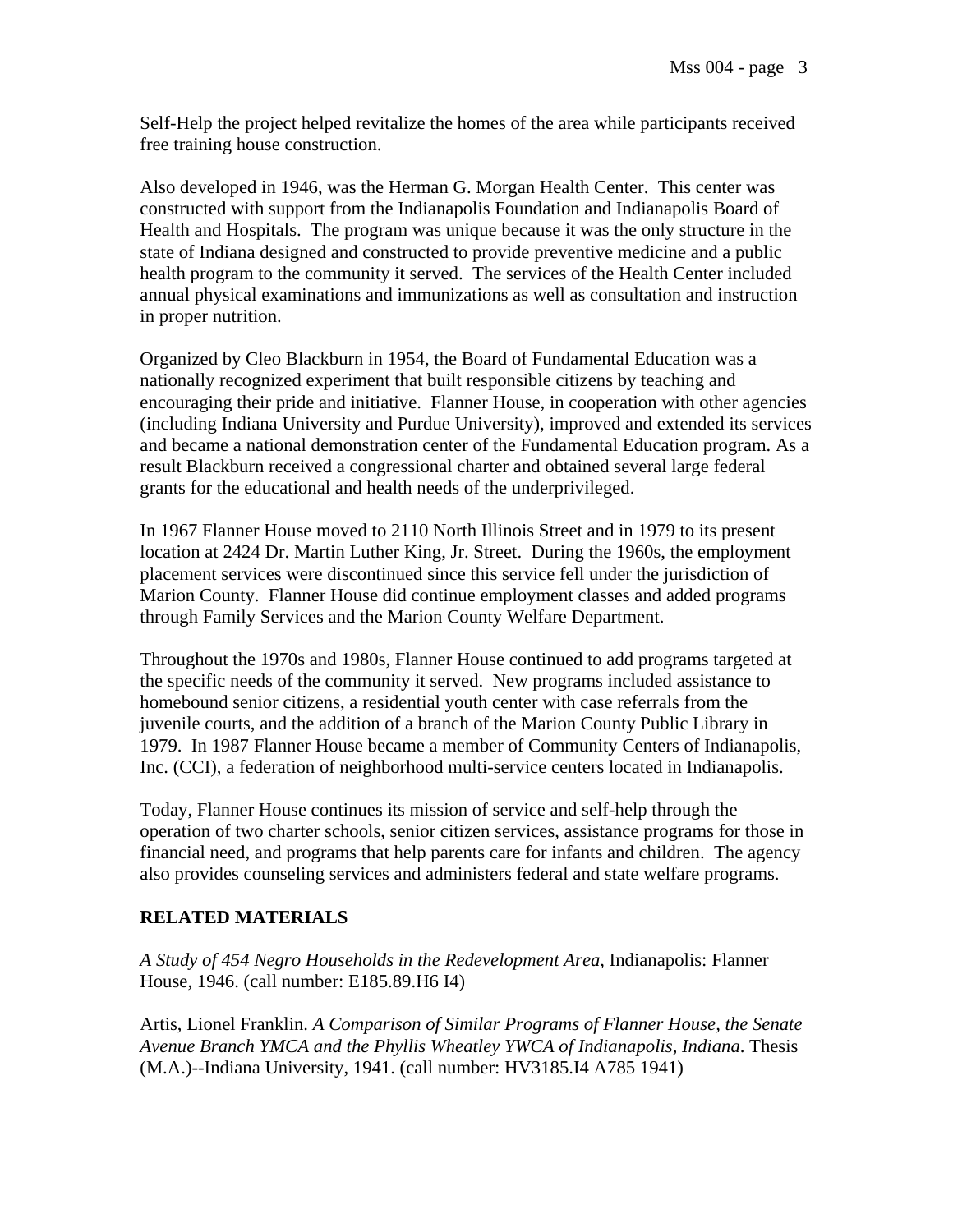Flanner House Annual Reports, 1919, 1922-1923. (call number: HV3185.I6 1919 and HV3185.I6 1922-1923)

Flanner House Records, 1946-1954, Collection # M513, OMB 35, Indiana Historical Society.

Flanner House Website: http://www.flannerhouse.com/.

#### **SCOPE AND CONTENT NOTE**

The Flanner House Records consist of a variety of materials related to the development of the organization's programs and activities. Although much of the information is incomplete, the variety of the materials provides a good overview of the history of the organization.

**Board of Directors Records, 1936-1989,** contain the records of the decision-making branch of the organization. The materials in this series include committee files, director reports, board member lists, and board minutes. Most of this material is incomplete and is heavily represented by materials from 1936-1940, the tenure of Cleo Blackburn, and the 1980s. The exception to this is the board minutes. The minutes, although incomplete, cover a larger period of time (1930s-1980s) and provide a more comprehensive look at the organization throughout its history. Another valuable source of information in this series is the reports of the superintendent and executive director.

**Administration Records, 1936-1992,** consist of the daily business files of the organization. The records include information about Flanner House divisions and centers, finances, and publicity. Much of the information in this series is incomplete. The financial information is more comprehensive and provides an excellent look at the organization's program emphasis over time by the allocation of funds.

**Program Records, 1939-1985,** include information about the projects and programs at Flanner House. Two of the most important portions of this series are the Housing Project files and the Project/Activity Reports. The Reports are heavily concentrated in the periods, 1936-1940 and the 1980s, but contain valuable information about what Flanner House was doing for the community. The Housing Project records include projects/programs description and copies of documents related to a proposed housing project (1982-1984) designed to serve elderly and handicapped. The records do not include the funded and completed housing projects.

**Publications, 1940s-1980s,** include a study of area households, a history, brochures, and newsletters from Flanner House. This series also contains information about Cleo Blackburn's Board for Fundamental Education project, an educational system developed by Blackburn to educate individuals both vocationally and intellectually. The history includes brochures and newsletters from the 1950s, a typed history of Flanner House from 1946, and some program information from the 1980s. The publication of note is *A Study of 454 Negro Households in the Redevelopment Area,* (call number: E185.89.H6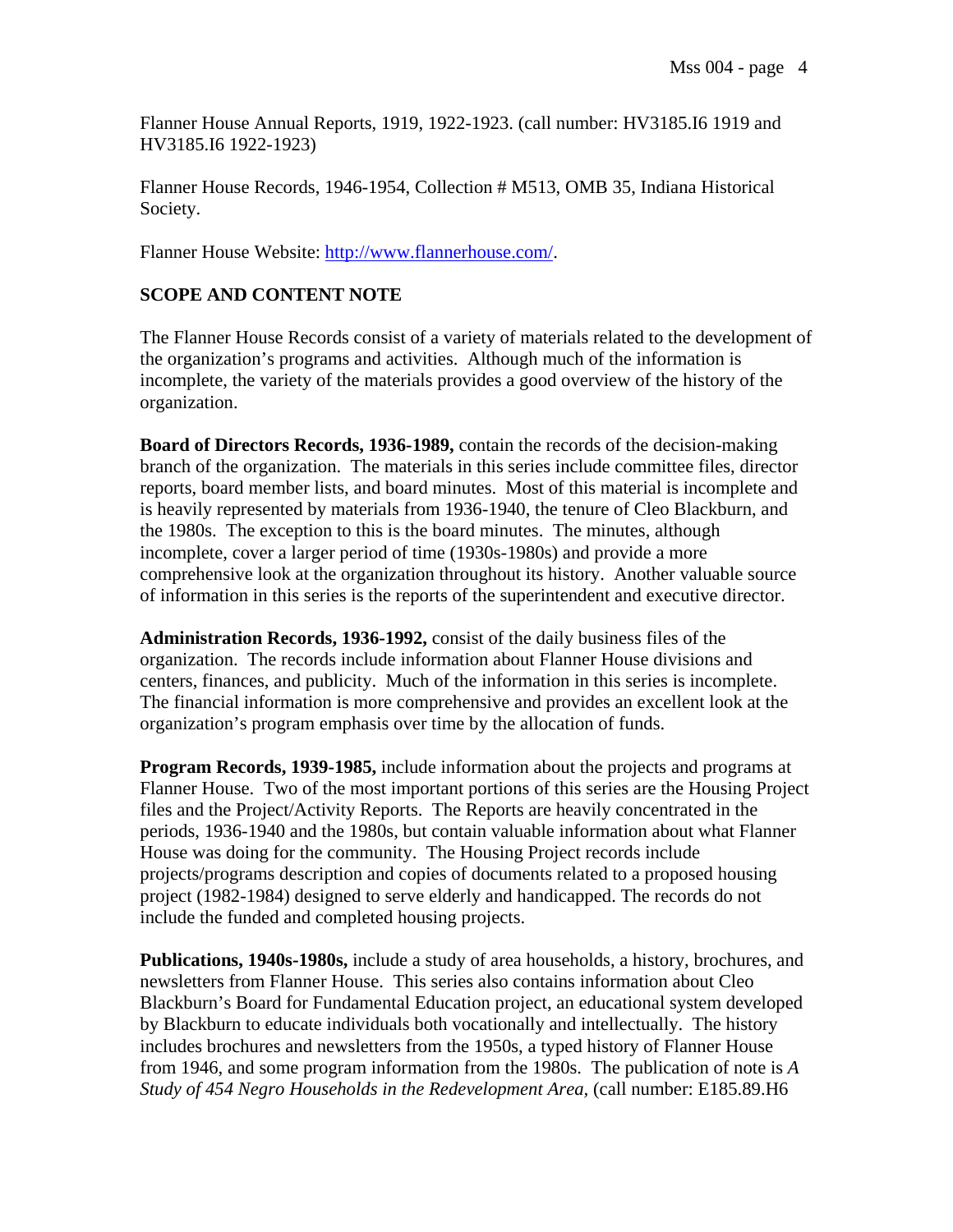I4) completed in 1946, which contains the analysis of the families residing in the area under consideration for redevelopment. The study reflects the structure of families, their background, occupational and economic status, their housing and living situation including health. This study helped set the direction and programs of Flanner House and provided documentation of the needs met by Flanner House.

**Photographs and Slides, 1940s-1980s,** document the history of Flanner House by reflecting various institution and community activities, special events, and programs (cannery, loom weaving, housing, Day Care, dance class, etc.), as well as Flanner House staff and visitors. The photographs include minimal identification such as event, date, or individual names. The slides are not identified, but reflect the wide range of activities at Flanner House. The images offer a valuable look at how Flanner House affects the community and individuals it serves. All images are searchable online at http://indiamond6.ulib.iupui.edu/Flanner/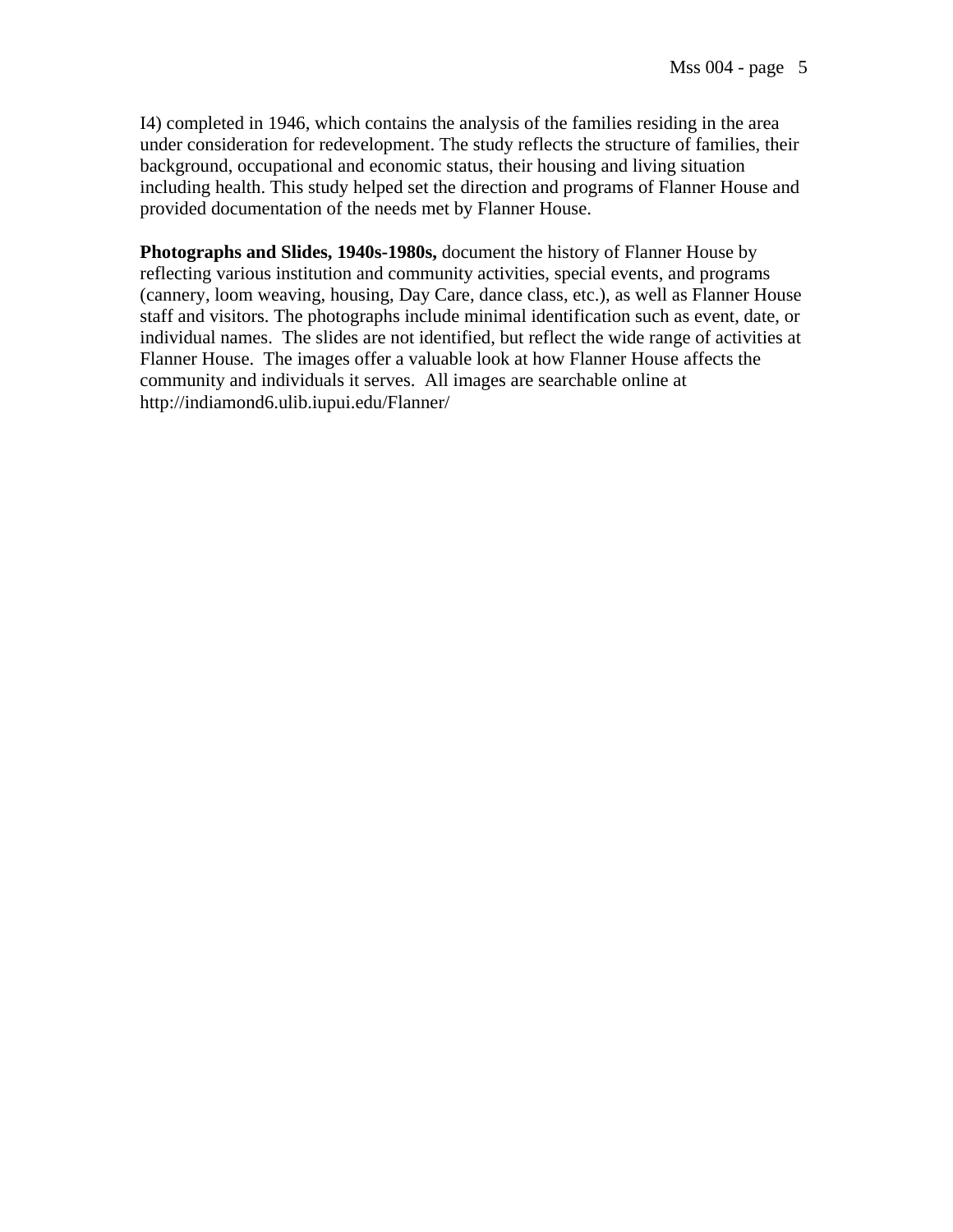#### **SERIES LIST**

| <b>CONTENTS</b>                                                                 | <b>BOX</b>     | <b>FOLDER</b>  |
|---------------------------------------------------------------------------------|----------------|----------------|
| <b>Board of Directors Records, 1936-1989</b>                                    |                |                |
| Board Minutes, 1936-1940, 1957-1966, 1971-1973, 1978-<br>1986, 1989             | $\mathbf{1}$   | $1 - 7$        |
| Committees                                                                      |                |                |
| Beautification Committee, 1981-1982                                             | $\mathbf{1}$   | 8              |
| Building Committee, 1980-1983, 1986                                             | $\mathbf{1}$   | 9              |
| <b>Education Committee, 1980</b>                                                | $\mathbf{1}$   | 10             |
| Executive Committee, 1936-1939, 1982-1986, 1989                                 | 1              | 11-12          |
| Finance Committee, 1937-1938, 1982-1983                                         | $\mathbf{1}$   | 13             |
| Fund Raising Committee, 1979-1980                                               | $\mathbf{1}$   | 14             |
| General Committees, 1937, 1939-1940, 1979, 1982,<br>1984                        | 1              | 15             |
| Library Committee, 1982                                                         | $\mathbf{1}$   | 16             |
| Membership Drive Committee, 1980                                                | $\mathbf{1}$   | 17             |
| Nominating Committee, 1937, 1957, 1978, 1980-<br>1982, 1984-1985                | 1              | 18             |
| Personnel Committee, 1937-1938, 1960, 1972, 1980-<br>1983                       | $\mathbf{1}$   | 19             |
| Special Committee, 1937, 1940                                                   | $\mathbf{1}$   | 20             |
| Track and Field Committee, 1981-1982                                            | $\mathbf{1}$   | 21             |
| Correspondence, 1939-1940, 1943, 1957-1958, 1962-1963,<br>1978-1985, 1988, 1990 | 1              | 22             |
| Executive Director's Report, 1978-1979, 1985-1986, 1989                         | $\mathbf{1}$   | 23             |
| Members, 1937, 1972-1973, 1976, 1978-1984, 1988-1989                            | $\mathbf{1}$   | 24             |
| Superintendent's Report, 1936-1940                                              | 1              | 25             |
| <b>Administration Records, 1936-1992</b>                                        |                |                |
| Articles of Incorporation and Bylaws, 1940, 1981                                | $\mathbf{1}$   | 26             |
| Budget, 1939-1940, 1957-1966, 1972-1973, 1980-1981,<br>1983-1984, 1986, 1989    | $\mathbf{1}$   | 27             |
| Centers                                                                         |                |                |
| Individual Centers, 1957-1982                                                   | $\mathbf{1}$   | 28             |
| Multi-Service Center, 1979-1982                                                 | 1              | 29             |
| Departments                                                                     |                |                |
| Individual Departments, 1957-1980                                               | 1              | 30             |
| Statistical Reports, 1936-1940, 1956-1964                                       | $\mathbf{1}$   | 31-32          |
| <b>Financial Statements</b>                                                     |                |                |
| 1936-1940, 1956-1957, 1962-1964                                                 | 1              | 33             |
| 1965-1966, 1971-1973, 1978-1985, 1989                                           | $\overline{2}$ | $1 - 2$        |
| Interview with Bigirwenkya Recording, 1989                                      | 10             |                |
| Organization Description, 1965, 1983                                            | $\overline{2}$ | 3              |
| Planning, 1955-1973                                                             | $\overline{2}$ | $\overline{4}$ |